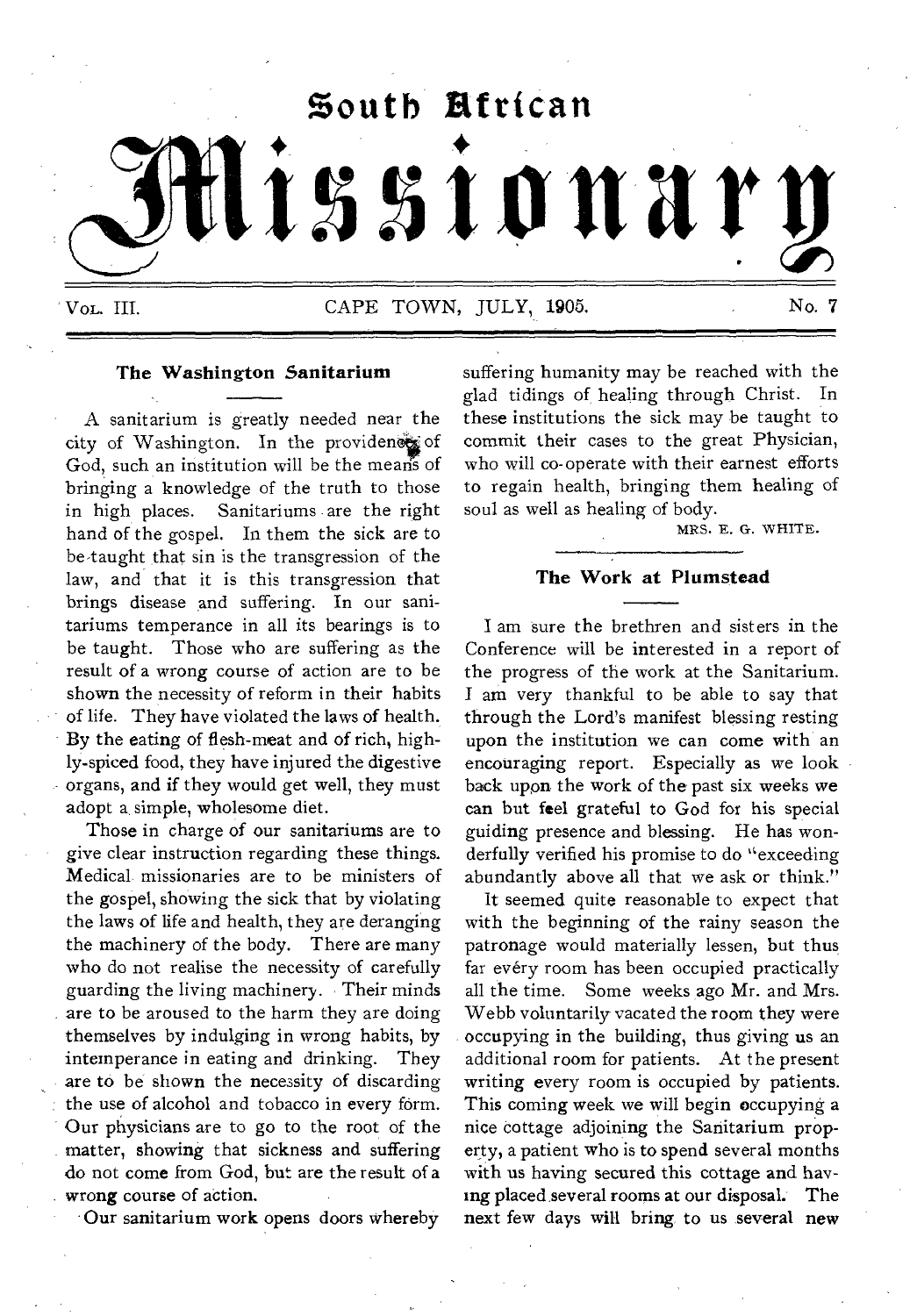patients from different parts of the colony, two of whom are surgical cases.

From various inquiries at hand it is evident that a knowledge of the work is spreading, and others are contemplating a visit to the institution and placing themselves in contact with these life-saving principles.

Since our previous report we have been able to make a number of improvements which add greatly to the appearance of the Sanitarium, of which we mention papering the halls throughout and all the rooms, with the exception of two or three. This feature alone has greatly aided in making the building more home-like and has contributed much to the satisfaction of the patients. We have also installed some new electrical apparatus in the bathroom by which we can give a variety of electric baths. This will supply a long-felt want in our list of treatments. We have been able to make these and other improvements because of the contributions made to the "Equipment Fund," and the friends who have accepted the priviledge of giving to this fund can feel that they have an active part in this good work. There is other electrical apparatus which we greatly need for special office treatments, and which we shall now be able to secure through the further assistance of Brother Honey and Brother John Wessels.

We recently completed our first year of work in this country. Reference to our records shows that we have been consulted by more than two hundred patients personally, to say nothing of the many who have made medical inquiry by mail.

The Lord has greatly blessed us in our medical work outside the Sanitarium. Two cases have recently recovered from most severe attacks of typhoid fever which, to all human appearances, must have succumbed to the disease had it not been for the triumph of rational principles of treatment.

We have performed during the past nine months, more than thirty surgical operations of major and minor character. We feel specially to thank the Lord for his guidance in these experiences and we have realised

anew the sweet assurance which comes with the promise: "For I the Lord thy God will hold thy *right* hand, saying unto thee, fear not; **I** will help thee."

We are anxious that as soon as possible the benefit of these principles shall be extended to other classes in this country. The sphere of vision must be enlarged to see the need of suffering humanity of whatever colour or station. Our plans in this respect have not been crystallised into definite shape, but in trying to peep into the future we have seemed to see a little building located on one corner of our grounds devoted to the- care and treatment of the coloured people. Such a work could be undertaken with comparatively little outlay, and, as an entering wedge to this class of people, would mean results reaching into eternity. Such work would also be a valuable addition to our facilities as a training school for workers. It might become apparent in time that a few carefully selected natives from the mission stations could be received, and given a careful training and return to their country as medical missionaries to their own people. Recently in talking with a patient in my office of the hope of soon starting such a work, from his interest in missionary and philanthropic work, voluntarily offered substantial assistance toward a building for such a purpose as soon as we are ready to begin operations.

The work in our Nurses Training School is progressing favourably. At present the class numbers six. At the very outset of their training they are gaining a practical medical and surgical experience that is rarely afforded *beginning* nurses.

We are endeavouring to always make prominent the spiritual side of our work, and many of our patients, we believe, have had. their faith in God strengthened and their religious experience deepened by their stay at the Sanitarium. Our workers have embraced many opportunities for Bible reading and prayer with the patients to their mutual strength and upbuilding. We are conscious in our work that many prayers are daily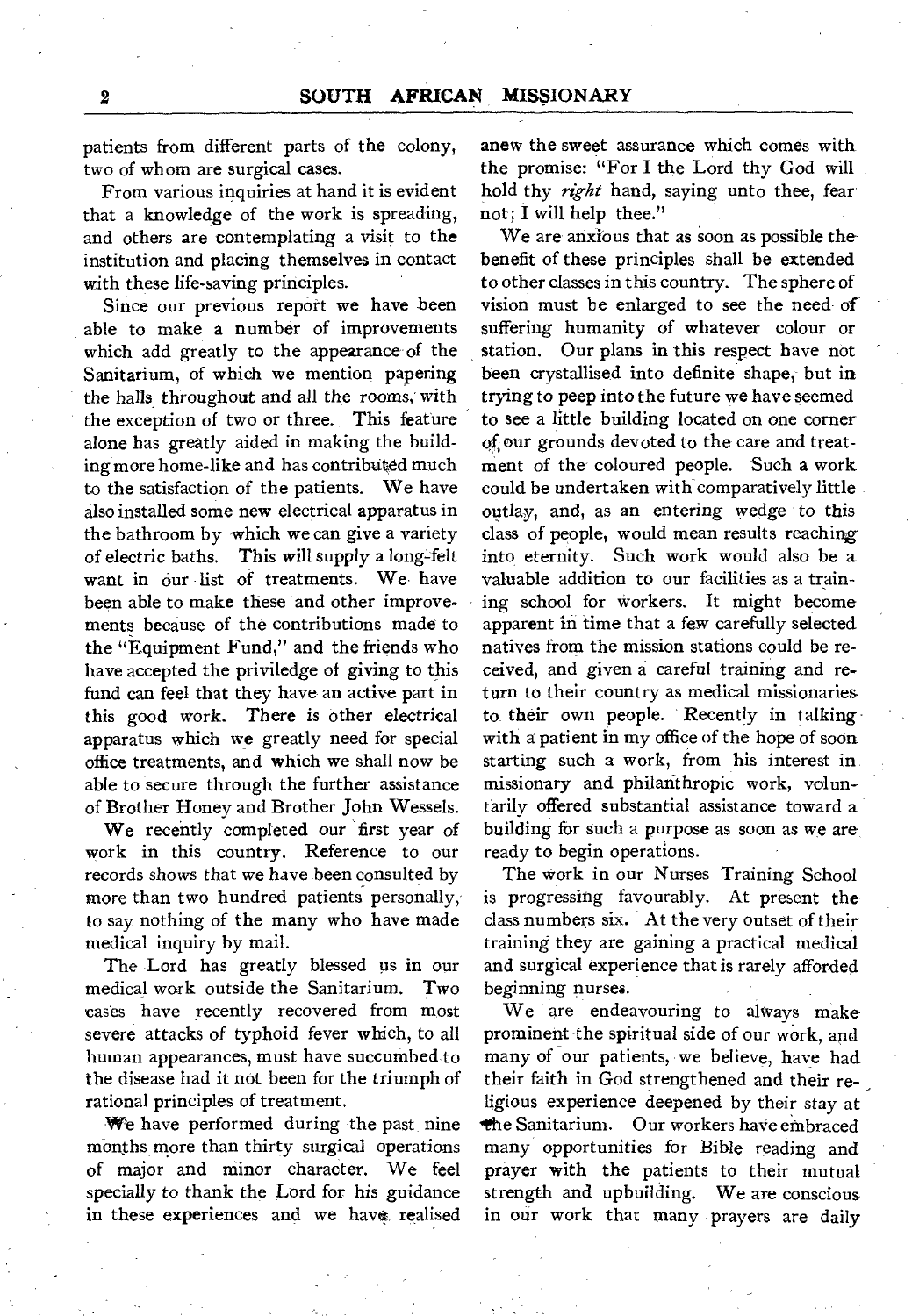offered for our success, and we earnestly urge a continuation of the same.

GEO. THOMASON, M. D.

# **The True Church—No. II.**

#### CO-WORKERS WITH GOD

Dear Brethren and Sisters: Last month **we**  learned how to use words, and how not to use them. Let us now study how to use money, and how not to use it.

The Lord entrusts us with His treasures, but of the *tenth* he says, This is mine. He chose the Levites to be His ministers in the ancient tabernacle service, and gave them *all the tenth* in Israel for an inheritance. Num. 18 : 2o, 21. Paul, in speaking of the Christian age, by way of comparison with the ancient temple service, says, "Even so hath the Lord ordained that they which preach the gospel should live of the gospel." I Cor. 9:14. That is, the tithe should still support the gospel ministry.

But how can the Lord give. His ministers *"all the tenth,"* when some of His professed people withhold the tenth? Hear His instruction: "He places His treasures in the hands of men, but requires that one-tenth shall be faithfully laid aside for His work. He requires that portion to be *placed in His treasury. It is* to be rendered to Him as His own; it is sacred, and is to be used for sacred purposes, for the purpose of those who carry the message of salvation to the world."

"God lays His hand upon all man's possessions, saying, **I** am the owner of the universe, and these goods are Mine. The tithe you have withheld I reserved for the support of My servants in their work of opening the Scriptures to those who are in the regions of darkness, who do not understand My law. In using My reserve fund to gratify your own desire, you have robbed souls of the light which I made provision for them to receive.

"God cannot bless those who refuse to be faithful stewards.''

What about men who are in debt?—

**"The** man who has been unfortunate, and

finds himself in debt, should not take the Lord's portion to cancel his debts to his fellow-men."

"When all are faithful in giving back to God His own in tithes and offerings, the way will be opened for the world to hear the message for this time."

"If there was ever a time when sacrifice should be made, it is now."

"Practice economy in your houses."

"Practice economy in the use of your time."

"The last days of probation are fast closing. The great day of the Lord is at hand. We should now make every effort to arouse our people. Let the words of the Lord by the prophet Malachi be brought home to every soul." Mal.  $3:8-12.$  - Test. Vol. 6.

"As to the amount required, God has speci-. fied one-tenth of the increase."

"All that is withheld of that which God claims, the tenth of the *increase,* is recorded in the books of heaven as robbery against Him. Test., Vol. 3, p. 394.

The "increase" does not mean that amount left after paying for food, clothing, rent, etc. These expenses should always come out of the nine-tenths, for they constitute our living. Just how much each person's tithe amounts to, he must himself determine. Every man who earns money, should tithe the full amount earned. Children should be taught that "the tithe is the Lord's," and should be educated to pay it into His treasury. This system was instituted for man's good, and that all might co-operate with God in giving the gospel to the world. All are not called to leave home and preach the gospel, but all are required to help to support those who do; because this is God's plan. Num. 18 : 2o, 21.

Some other time we, may consider the proper use of the nine-tenths; but when we devote the one-tenth as the Lard instructs us, we will be more ready to honour Him with all our substance. May there be a faithful response in tithe paying by every Sabbathkeeper in South Africa, and then we may confidently expect the promised blessing.

I. J. HANKINS.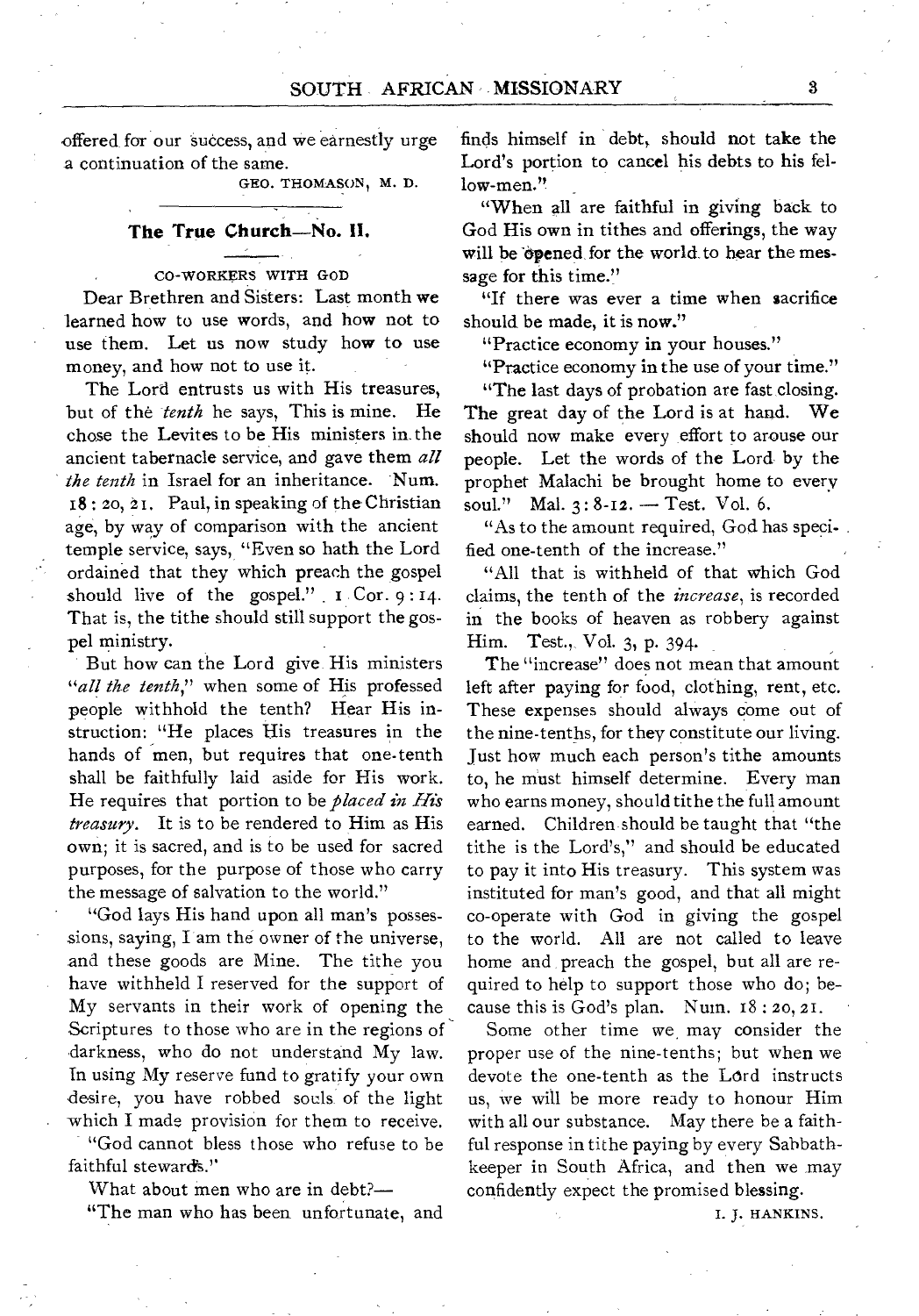

# **Who Should Attend Sabbath-School?**

I. "The Sabbath-school affords to *parents and children* a precious opportunity for the study of God's Word."

2. "Let parents do their part, not only helping the children in their study, but *becoming familiar with the lessons themselves."*  —"Testimonies."

From the foregoing it is clear that the Sabbath-school is for all,—children, youth, and the more advanced in years ; none are too young or too old to be benefitted by its influence. Little ones, unable to appreciate Bible truths in the abstract, need the Sabbath-school, for there they may be taught obedience, quietness, reverence, respect for God's house, and, like the infant Samuel of old, be started on such a course of training as will fit them for service in the Lord's work. Yes, bring the little ones, and if, after the best you can do, they still disturb those who are, older, arrange to keep them by themselves most of the time,—in a separate room, in a farther corner of the same room, or out of doors under a tree, where in charge of a teacher, they may be allowed more freedom of movement and expression.

Older children, if rightly- taught, are always much interested in their lessons. The truths of the Bible are so simple that even children can understand them ; and if made practical and impressed upon their young hearts, will affect their lives and deportment during the week. Children greatly need such instruction, and no parent, either on his own account or that of his children, can afford to let them lose it. This work should not be left wholly to the Sabbath-school, but the Sabbath-school is one of the most effective means of accomplishing the results desired.

The youth need the Sabbath-school. The study of such characters as Jacob and Joseph, David and. Saul, Daniel and the three Worthies, Paul and Peter, Esther in the Old Testament and Dorcas in the New,—none of these can fail to have their influence in moulding the characters of young men and young women. In these examples is seen the result of adhering strictly to Christian principles,, in opposition to the enticements of unholy ambition, worldly gain and associations, selfish living, and sinful pleasures. All these are made so tempting to youth at the present time that surely they need all the help they can get; and nothing can be of more importance to them in their characterbuilding than the imbibing of sound principles, strength of purpose, and a knowledge of God's Word, with a willing heart to obey it.

Now, what about parents and older people generally? Do they need the Sabbath-school? The popular churches seem to think not; and so when we meet their members in friendly discussion on Bible subjects, they are unable to show from the Scriptures that we are wrong or that they are right. In this respect Seventh Day Adventists have taken a step greatly in advance, as most of our church members, are also active members of the Sabbath-school. This is good, but could it not be better ? Are there not some who are absenting themselves from the Sabbath-school, giving as a reason, a lack of time to prepare the lesson, or to do the household duties Sabbath morning, and get both themselves and their childron ready for Sabbath-school ? But these are minor difficulties in comparison with the benefits to be derived from attending the Sabbath-school, and surely some arrangement can be made to obviate them. It is Satan's plan to keep us so occupied with unimportant matters that we have no time for those of eternal moment, and he must greatly rejoice when he sees God's children surrender to such difficulties. Such a course on our part cannot be pleasing to God. Instead of letting circumstances control us, we should control circumstances.

We should begin the study of the Sabbath-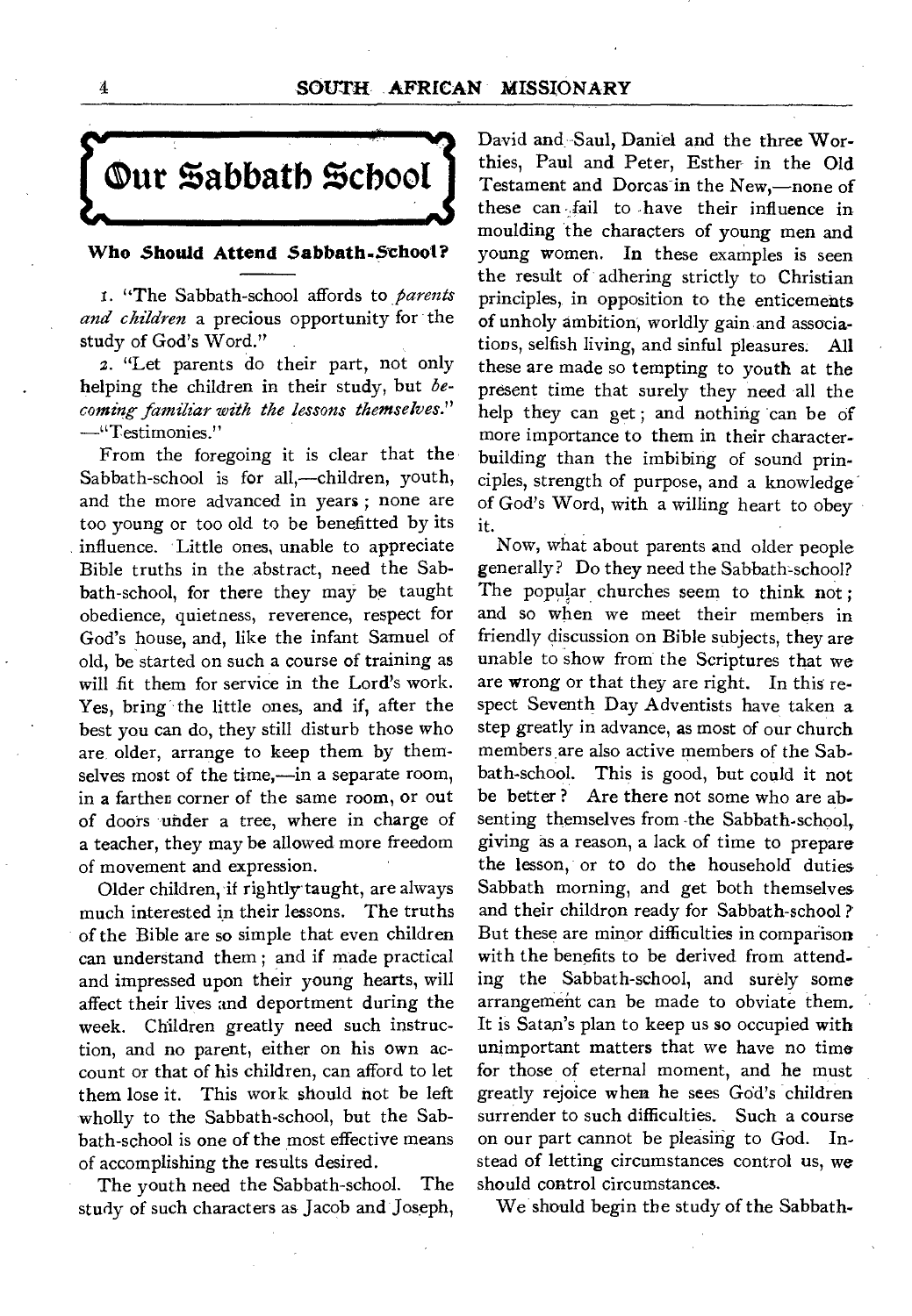# SOUTH • AFRICAN MISSIONARY

-school lesson Sabbath afternoon, and then spend a little time on it each day during the week. A few moments daily will accomplish wonders, and when Friday evening comes, instead of being cheated out of our lesson Ly sleepiness and weariness, we have the time for rest, and pleasant conversation and meditation on what has already been learned. We may then retire early, and so be able to rise early,—a little earlier than usual, if need be, —Sabbath morning.

Our duties in the Sabbath-school depend upon the proper observance of that day. These we can make few or many as we choose ; but the Lord has given instruction in regard to them, and if we obey the commandment to "Remember the Sabbath day," not during the Sabbath only, but from Sunday morning until Friday evening, there will be no complaint of lack of time Sabbath morning. And then, too, if necessary, the school can be placed later in the day,—at a time to accommodate the largest number. There is always some way to arrange such matters ; for as the saying is, "Where there is a will, there is a way."

None of our brethren and sisters can afford to do without our good Sabbath-school lessons. Those for the senior classes are of special interest and importance just now, and have been for some time. No one can study them thoroughly without feeling deeply, grateful for a knowledge of truth so clear and harmonious, and becoming inspired with a desire to impart the same to others. This is our work, and should now be our chief. interest. EVA MILLER HANKINS.

**the Pelt) 'Moth Orange River Colony** 

During the quarter just ended I have travelled considerably. I held meetings near Frankfort, including a baptismal service. Sister Rensbury was baptised, and her motherin-law, who had been a Baptist, took her stand for the truth and asked for membership in the Heisterbach Church. This step the good sister took in the face of much painful opposition from her household.

From Frankfort **I** returned to Heisterbach and, accompanied by Brother T. Louwrens, visited some interested persons in the Harrismith district. We also spent a few days with the company at Mooihoek.

I was glad to find the members there of good courage.

After returning to Heisterbach Farm, **I** at once started for Wilge Hoek, Lindly Disrtict, and spent Sabbath with Brother Venter and family. I might say that they are now a united family of Sabbath-keepers. The five adult members, viz., the father, mother, and three very pleasant and intelligent sons, ranging from eighteen to twenty-four years of age, have all joined our church. The other children are younger, but very promising. I organised a Sabbath-school in their home. After spending a blessed time with this dear family, **I** proceeded on to the districts of Senekal and Winburg. For the first time I visited' Brother Bornman. I was glad to meet this brother whom I had longed to see since his return from Bermuda. I found him holdingon, though he, has much to contend with, as: he lives alone, far away from any of like faith.. There is a possibility of this brother doing colporter work. From there I passed on to-Bloemfontein, and received a kind welcomefrom our dear Sister Wocke, whose health was anything but good. While there I visited and laboured with some who became interested through her efforts, and with others I had worked for previously.

I was obliged to return to Heisterbach. Church for quarterly meeting. I arrived on June 30th and found a goodly company gathered from various parts, among them a Brother Kriek from Kroonstad Distsict. This brother withdrew from the Dutch Reformed Church several years ago when he was moved to conversion, and has been associated with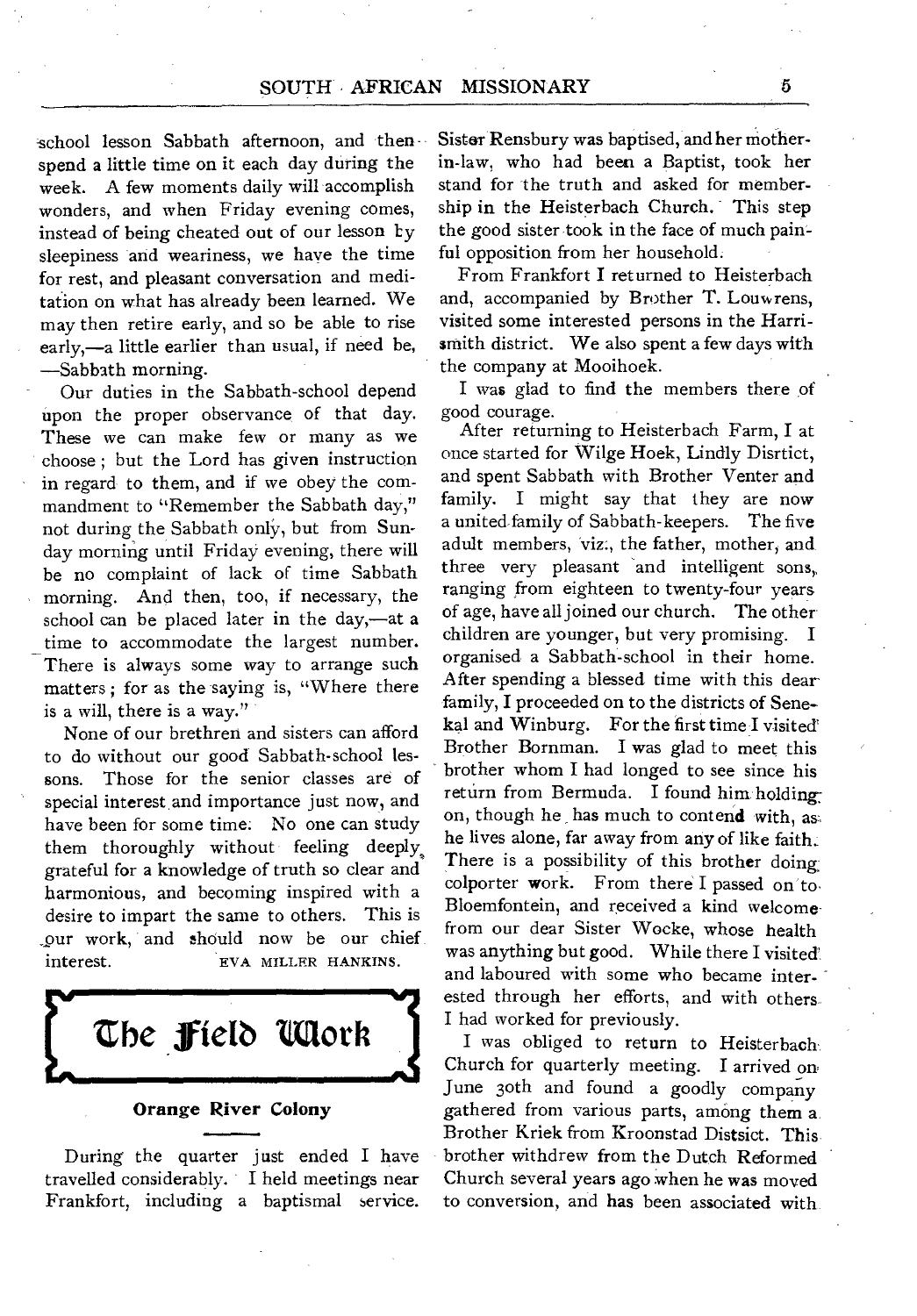the Baptists. He was an office-bearer. Though a farmer, he has been more or less actively working for the Lord. He is a man mighty in prayer and faith, and relates many instances of answers to his prayers for the sick. Some six or eight weeks ago, he fully decided to keep the Sabbath. His good wife is with him, and others, he reports, are much interested and will follow his example. I knew this brother eighteen years ago. It was a joy to meet again, especially through the influence of the light which had in the meanwhile come to both of us. The truth separates often, but truly it is a uniting power as well.

I also found the Venter family present, and through their light and work others have decided to obey the Lord.

We had a blessed time from Friday evening until we wound up with the church business meeting Sunday evening. The various meetings were full of life, and much freedom prevailed. Besides myself, Brethren de Lange, Kriek, Venter, Louwrens and Moolman took part in the services. Sister Victoria Sutherland had a very interesting Bible study for young people. I estimated the gain to our membership the last quarter to be thirteen.

I have no where during the whole of my experience in the work seen or met with more love and unity among people than among these with whom I am working. No other address is ever used but brother and sister. It seems to wound if any of the other ordinary titles are used.

The few scholars in our little church-school are getting along well under the able tutorship of Sister Sutherland. Her help, generally to the church is such that she could not be spared. The Brethren Louwrens and others do well in holding the church work together.

I had the misfortune to lose by death my valuable horse a few months ago which was a very serious private loss to me. I have bought another with which I am now travel-1ing. After a few days of rest for my animal I intend leaving for Kronstad.

*Heisterbach, Bethlehem. J.* M. FREEMAN.

#### **Kolo, Basutoland**

As I intimated in a former letter, we have presented tithing at our meetings every Sabbath in June. Last Sabbath I invited the people to bring in their tithe. This is what I have received so far : One three-year-old ox, one Angora goat, three fowls, some kafir corn, potatoes, pumpkins, and two bags of fuel. They have not yet finished harvesting their grain, so that *is* still to come. As soon as it is all in, I will sell it and send you the money.

I have held Bible readings in Mafeteng each Wednesday for the past three weeks. The class consists of the A. M. E. minister, his son, and three young men of their school. But the minister is now away on a short trip to the Cape, so I will not go again until next week.

Last Wednesday, just as I was starting out out of the gate to go **to** Mafeteng, a woman came to me and said that she had come to talk with me about her sins ; that she had been thinking and thinking of them, and that they had become too heavy to carry longer. I left her with Mrs. Chaney and Murray, who directed her to One who can take away sin and give peace. She came from the kraal where we have been holding meetings every Sunday afternoon for the past two months. This shows that God's Spirit is working. I hope that hundreds may be made to *feel* the weight of their sins through the preaching of God's truth.

The last time we were at the kraal I had Murray go around quietly among the people after the meeting, to see if there were any that could be dealt with personally. He had conversations with several men. They said in substance : "What you say is true, the Lord is coming again soon. But our hearts seem quite hard. However, you must not get tired of coming to us, as you are sowing the seed now, and no doubt some will grow."

To-morrow morning Mrs. Chaney, Murray, and I will go to Maseru (D. V.) to sell books, give the message in every way we can, and

6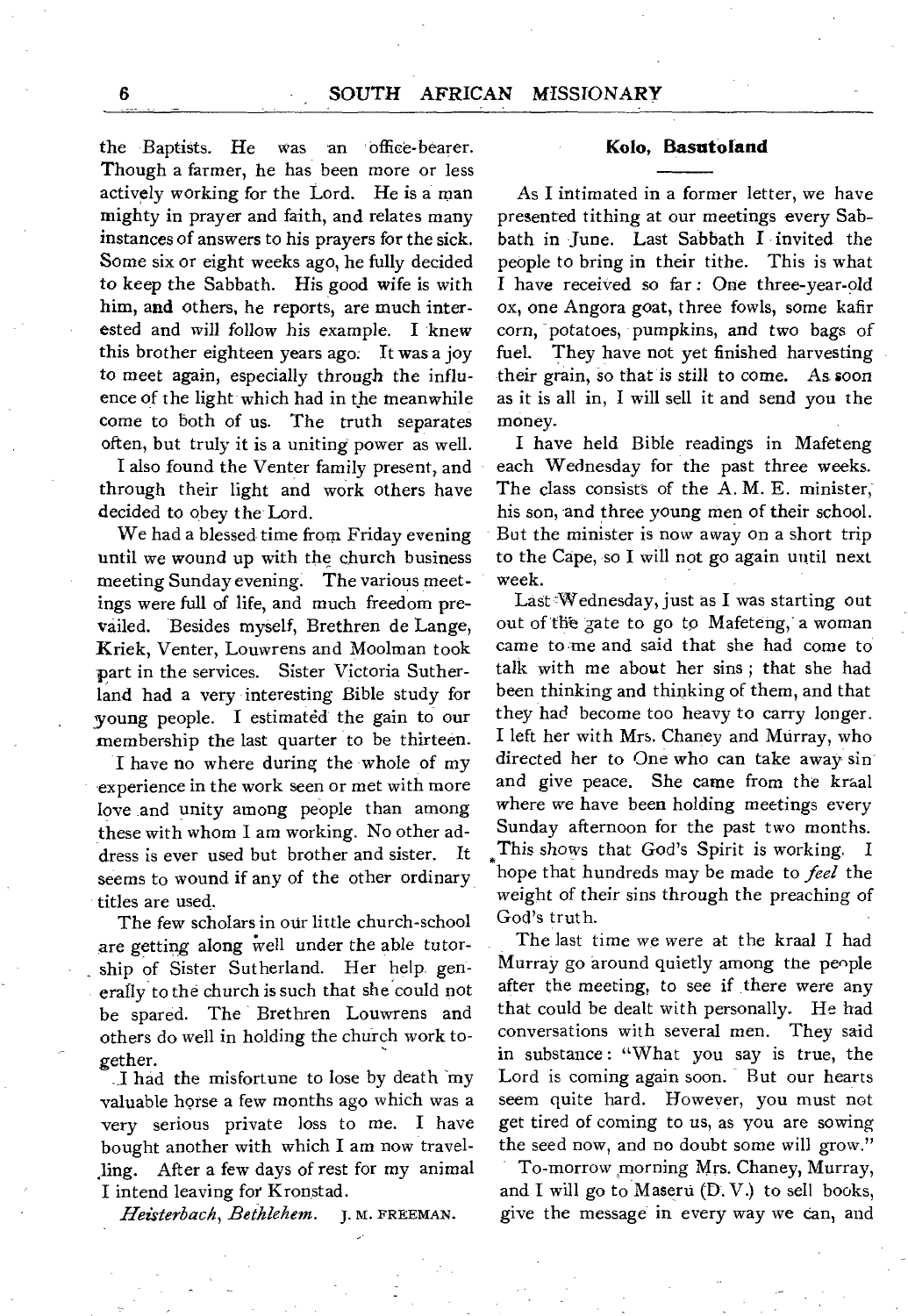see if we can find some young men who want to come to school. We will probably go on beyond Maseru, and may be gone from Kolo about ten days, if the weather does not become too rough. J. A. CHANEY.

#### **Fauresmith**

Sister F. C. Bourne, who left the Cape a few months ago, is now living with her brother at Fauresmith, 0. R. C. We take the liberty of quoting the following from a letter received from her :—

"I lend our papers 'to some of the people here, but at present there is not much interest. They say there are so many sects, and they all think they are right. I realise that only by the teaching and leading of the Holy Spirit will they see the truth as it is in Jesus. I am still hoping to do some good here. When you pray for the isolated members, please remember the one at Fauresmith. I am longing for a talk with some of our people.

"I have met several people who suffer from indigestion, and I wish I had some of the health foods here. One of my greatest desires is that I might have a little store where I could sell our books and health foods."

#### **A Practical Question**

If a man agrees to give one-third of the crop for the use of a farm, may he sell that one-third and pocket the money?—No, because the one-third is not his. May he use the entire two-thirds for himself? No, because "the tithe is the Lord's."

This man is under the same obligation to pay the tenth to the Lord as he is to pay the third to his landlord.

May he use the tithe to help build a chapel? to educate his children? to support the poor? or to buy tracts and papers for distribution?— No, because it is God's fund for the support of His servants. The tithe is divinely ordained for this one sacred work, and should be used for that *only.* 

Next month I will answer the questions proposed in the April and June numbers. Please preserve them for reference.

1. J. HANKINS.

### *Cape Colony Conference Report*

OF TITHES, WEEKLY OFFERINGS, SABBATH-SCHOOL OFFERINGS, AND ANNUAL OFFERINGS FOR QUARTER ENDING 30th JUNE, 1905

| <b>CHURCHES</b>              |                                             | Tithe               |               |               | Weekly<br>Offerings |                        | Sab.- School | Offering      |                     | Annual<br>Offerings |    |       |  |
|------------------------------|---------------------------------------------|---------------------|---------------|---------------|---------------------|------------------------|--------------|---------------|---------------------|---------------------|----|-------|--|
| Beaconsfield                 | £<br>17                                     | s.<br>2             | d.<br>۰       | £<br>o        | s.<br>$\circ$       | d.<br>$\Omega$         | £<br>.o      | s.<br>۰       | d.<br>$\circ$       | £                   |    | s. d. |  |
| Bloemfontein<br>Cape Town    | 34                                          | 14                  | $\circ$       | $\mathbf{z}$  | 9                   | 8                      | $\Omega$     | $\circ$       | $\Omega$            |                     |    |       |  |
| Cathcart<br>Heisterbach      | 9<br>$\frac{5}{156}$                        | 14<br>Ι.            | I<br>۰        | o<br>$\Omega$ | $\circ$<br>o        | $\mathbf o$<br>$\circ$ | o            | ۰             | o                   |                     |    |       |  |
| Claremont<br>East London     | 26                                          | $\mathbf{o}$<br>9   | 5<br>5        | Ι             | 19<br>13            | $\circ$<br>$\Omega$    | 3<br>2       | 5<br>13       | 8<br>4              |                     |    |       |  |
| Grahamstown<br>King W's Town | $\begin{array}{c} 3 \\ 3 \\ 36 \end{array}$ | $\alpha$<br>$\circ$ | $\circ$       | Ŧ             | ٢ĭ<br>IO            | $\Omega$<br>o          | $\Omega$     | o             | $\Omega$<br>$\circ$ |                     |    |       |  |
| Klipdam<br>Harrismith        |                                             | 5                   | $\frac{5}{3}$ | ĭ             | 3                   | $\mathbf{o}$           | ĭ.           | $\frac{6}{8}$ | $\Omega$            |                     |    |       |  |
| Port Elizabeth.              | II2                                         | ∙тб                 | 10            | o<br>Ŧ        | O<br>12             | $\circ$<br>7           | $\Omega$     | o             | o                   | 3                   | o  | o     |  |
| Rokeby Park<br>Uitenhage     | 13<br>15                                    | 8<br>19             | 3<br>4        | Ι.<br>ĭ       | 15<br>19            | o<br>I.                | $\Omega$     | o<br>10       | $\Omega$<br>6       |                     |    |       |  |
| $Isolated \dots \dots$       | 17                                          | 3                   | q             | $\Omega$      | o.                  | o                      | o            | 5             | $\Omega$            | I                   | 14 | 6     |  |
| TOTAL                        | 450                                         | 14                  | 9             | 13            | 12                  | 4                      | 8            | 8             | 6                   | 4                   | 14 | - 6   |  |

# Cape Colony Canvassing Report, June, 1905

| <b>AGENT</b>                                                                                                                                                                                                              | TERRITORY                                                                                                               | Book                                                                                                                                                                                                     | Hours                                                                                 | Ord                                                                                           | Misc                                                                                         | Total                                               |                                                                           | <b>VALUE</b>                                           |                                                                                      | Detiv' d                                                                            |                                    | <b>VALUE</b>                             |              |
|---------------------------------------------------------------------------------------------------------------------------------------------------------------------------------------------------------------------------|-------------------------------------------------------------------------------------------------------------------------|----------------------------------------------------------------------------------------------------------------------------------------------------------------------------------------------------------|---------------------------------------------------------------------------------------|-----------------------------------------------------------------------------------------------|----------------------------------------------------------------------------------------------|-----------------------------------------------------|---------------------------------------------------------------------------|--------------------------------------------------------|--------------------------------------------------------------------------------------|-------------------------------------------------------------------------------------|------------------------------------|------------------------------------------|--------------|
| $B, P.$ De Beer<br>Mrs De Beer<br>$John$ De Beer<br>$Mrs.$ J. N, DeBeer<br>$M$ iss B. Dicks<br>A. Ellingsworth<br>$Mrs. E. George \ldots$<br>Wm. Haupt & Jonn Haupt<br>Chas. Haupt $\ldots$<br>C. H. Shaw<br>W. Wylie<br> | Victoria West<br>Thornton<br>East London<br>Cape Town $\ldots$<br>$Cradock$<br>Wynberg<br>East London<br>Port Elizabeth | Great Controversy<br>Miscellaneous<br>Great Controversy<br>Friend in Kitchen<br>Coming $King$<br>Masterpiece<br>Story of Redemp'n<br>Great Controversy<br>Dan. and Rev.<br>Masterpiece<br>Dan. and $Rev$ | 38<br>23<br>51<br>τ8<br>$\frac{55}{8}$<br>50<br>64<br>63<br>$\ddot{\phantom{0}}$<br>. | 7<br>$\ddot{\phantom{1}}$<br>4<br>$\ddot{\phantom{a}}$<br>8<br>15<br>9<br>37<br>14<br>ĪĪ<br>б | $\cdot \cdot$<br>27<br>39<br>$\ddot{\phantom{1}}$<br>42<br>$\ddot{\phantom{0}}$<br>$\cdot$ . | 14<br>. .<br>31<br>39<br>18<br>I2<br>79<br>τ8<br>11 | $f_{12}$<br>o<br>3<br>21<br>,<br>26<br>8<br>14<br>$\overline{\mathbf{a}}$ | 18 o<br>$^{\circ}$<br>17<br>12<br>12<br>I <sub>2</sub> | $^{\circ}$<br>$\circ$<br>$\Omega$<br>$\circ$<br>o<br>6.<br>$\Omega$<br>o<br>$\Omega$ | 24<br>59<br>25<br>42<br>$\bullet$<br>$\ddot{\phantom{0}}$<br>11<br>$\ddot{\bullet}$ | $\pounds$ 2<br>$\overline{a}$<br>a | 18<br>$\mathbf{r}$<br>3<br>18<br>15<br>o | $\mathbf{r}$ |
| II Reports                                                                                                                                                                                                                |                                                                                                                         |                                                                                                                                                                                                          | 375                                                                                   | III                                                                                           | 125                                                                                          | 236                                                 | 104                                                                       | $\mathbf{I}$                                           | -6                                                                                   | 175                                                                                 | $\frac{1}{2}30$ 13                 |                                          |              |